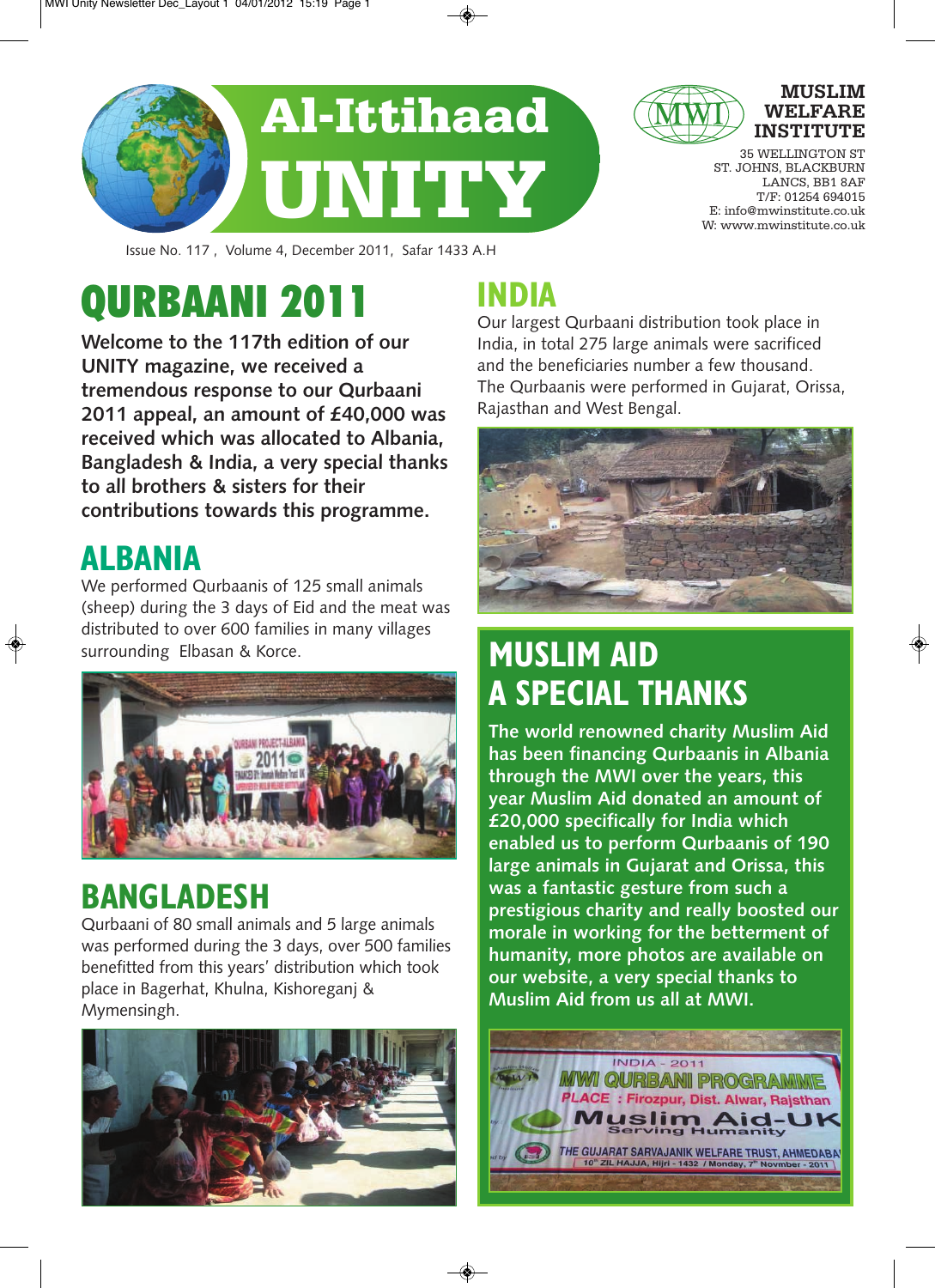

# **PROJECT UPDATES**

## **Albania**

#### **Jameah Riyadhul Uloom**

Our second residential establishment has entered its second year. At present, 8 students reside at the Madrasah. As the number of students increase, we are intending to have a purpose built building newly constructed I.A.



#### **Bangladesh More handpumps installed**

There is a desperate shortage of water in many parts of Bangladesh. During the last few months, we have installed another 10 hand pumps in areas where there was a great need. Many donors donated the amount of £125 per hand pump for the iysalis thawab of their marhumeen.



### **India**

#### **2 New Masjids**

A family from Blackburn has donated an amount of £8,000 to construct a Masjid



for the iysalis thawab of their beloved mother who passed away in Ramadhan 2010, work has started & progress of work will be available on our website, the Masjid has been named Masjid-e-Ayesha (R.A.)



For the iysalis thawab of their grandfather, a family from Bolton has donated an amount of £12,000 for the construction of a new Masjid to be named Masjid-e-Yusuf (A.S.), this Masjid will be constructed in Rajasthan & construction is under progress.

#### **13 Year Old Salman**

When 13 year old Salman was diagnosed with blood disease & the only available solution was a bone marrow transplant, his family were completely distressed, cost of the operation was £13,500, family & friends set out to raise the funds and



managed to raise £12,000, this included selling personal items and borrowing money from relatives, the final £1,500 proved difficult to collect, Salman & his family were heartbroken. When the MWI was informed of this case, a brother from Blackburn very generously donated £1,000, we added another £500 from our Zakaah Fund and Salman went through a bone marrow transplantation, Salman is now back at home and his body has started to produce red blood cells, he will remain on medications for at least 3 years.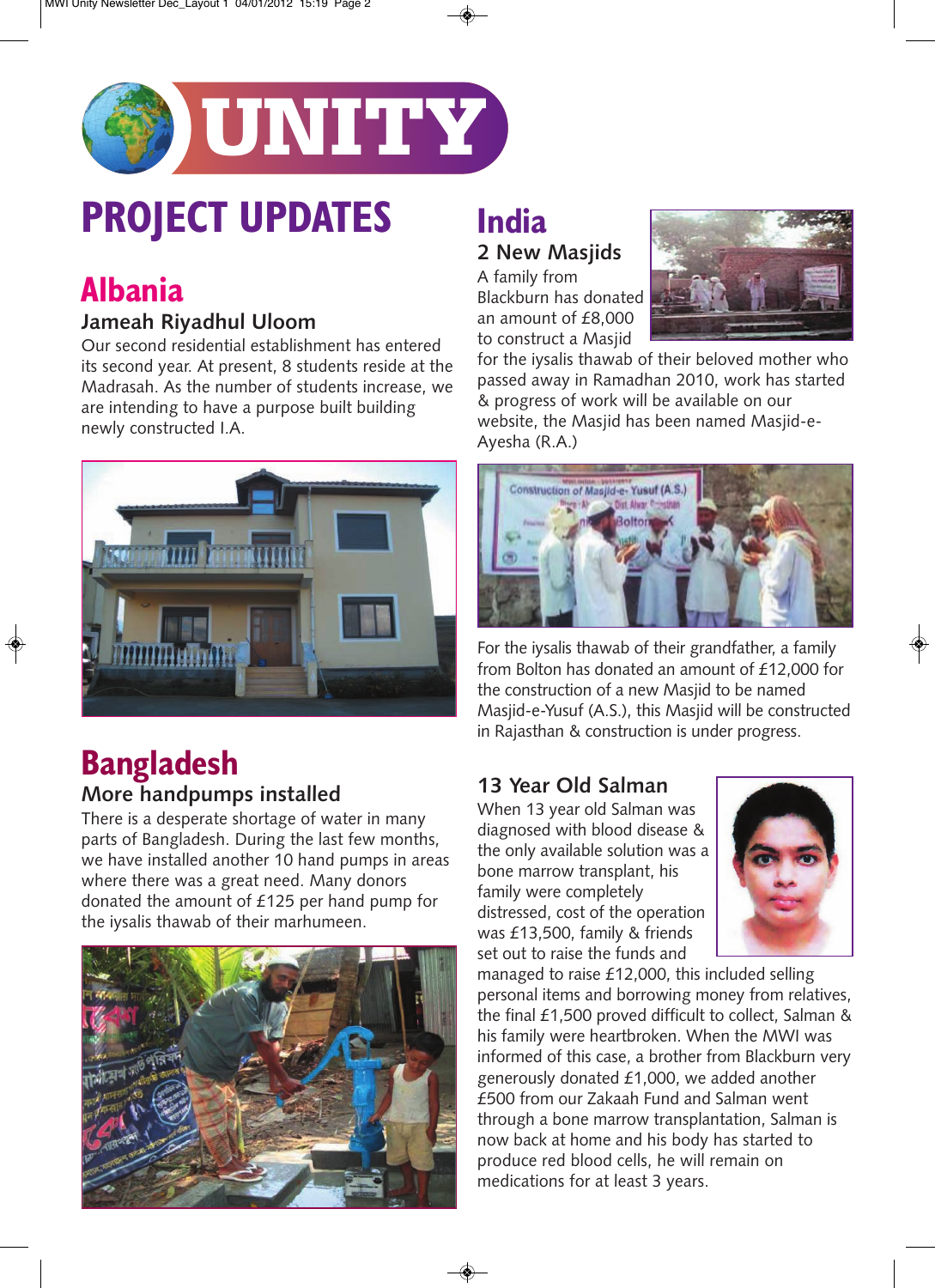

#### **Warm Clothes Distribution Programme Bangladesh**

As the harsh winter sets in Bangladesh, there are many thousands of people who are suffering due to not having warm clothes, the MWI is in the process of distributing blankets & warm clothes for children, each pack will contain one blanket and one pair of clothes & will cost £5.50, a humble request to all brothers & sisters to take part in this very worthwhile cause.

#### **Masjid-e-Falah Takes The Lead**

Masjid-e-Falah of Keythorpe Street in Leicester has donated an amount of £600 to distribute 110 Warm Clothes Packs to needy families in Bangladesh, Haji Abdul Karim Ghiwala, a representative of the Masjid who visited Bangladesh a few years ago had this to say: 'The winter is very harsh in Bangladesh, temperatures fall well below freezing point, many thousands of people, especially the children, elderly and vulnerable do not have the means to keep themselves warm during this time, the Warm Clothes Distribution Programme of the MWI reaches out to many such people, I would request other Masjid management committees as well to consider donating some of their general Zakaah & Sadaqaah donations to this cause.'





## **WINTER RELIEF PROGRAMME BANGLADESH £5.50 Appeal**

A humble request to all brothers & sisters to donate towards this Winter Relief Programme, remember the cost per pack is £5.50 and can be donated from your Zakaah & Sadaqah donations, closing date for donations is Friday 27th January.

Please complete the donation form below & post it to us together with your donation.

#### **DONATIONS PLEASE SPECIFY:**

| I enclose a cheque for the amount of £ |  |
|----------------------------------------|--|
|                                        |  |
|                                        |  |
|                                        |  |
|                                        |  |
|                                        |  |

| Donations for Winter Packs £5.50 |                               |
|----------------------------------|-------------------------------|
| Zakaah                           | $f$                           |
| Sadagah                          |                               |
| Lillah                           | $f$                           |
| Any other donation               | $\mathbf{f}$ and $\mathbf{f}$ |
|                                  |                               |

**DON'T DELAY - POST TODAY:**

M.W.I., 35 Wellington Street St. Johns, Blackburn, Lancashire BB1 8AF, UK, England